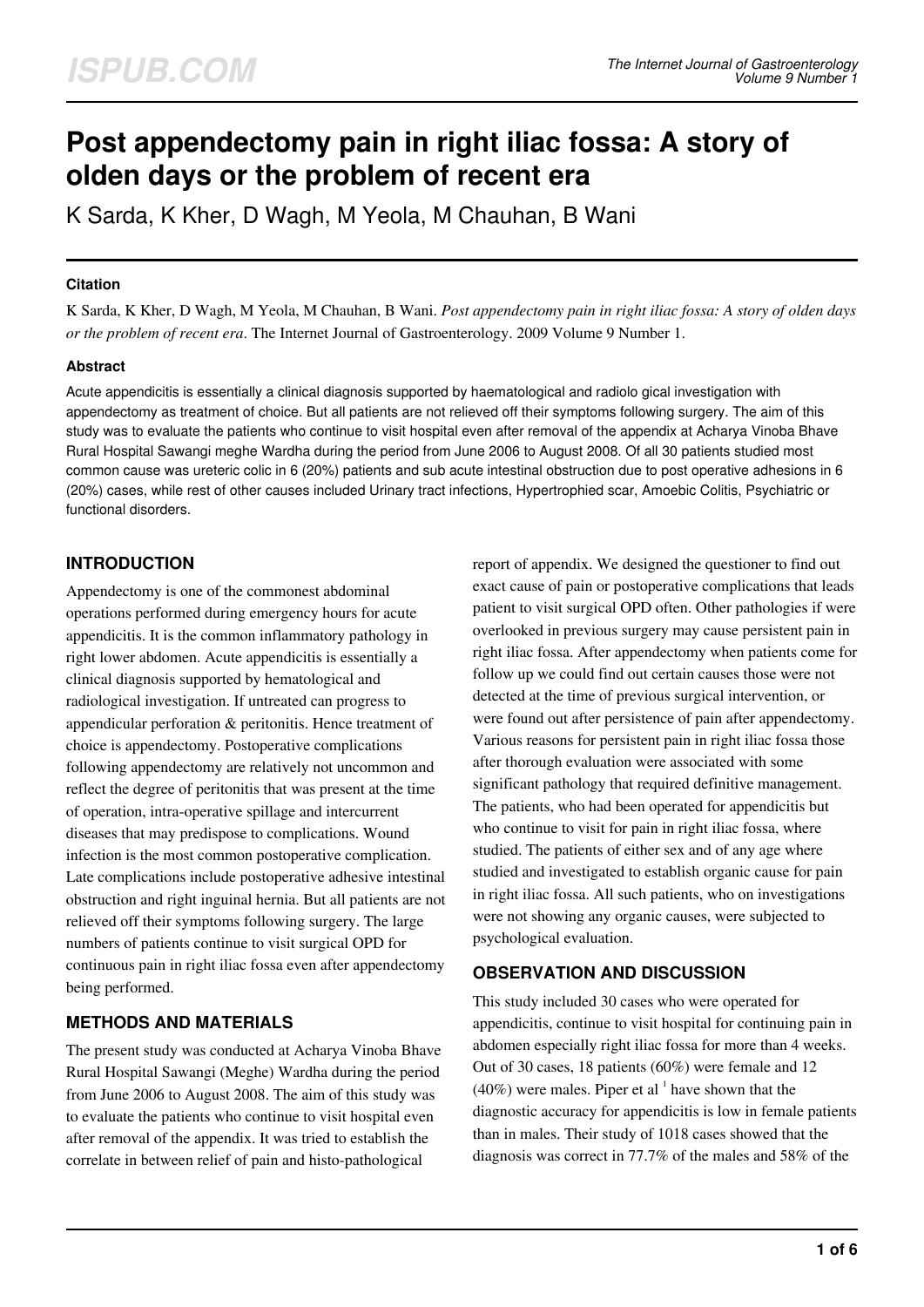females with error in diagnosis of 22.3% with males and as high as 42% with females. The overall diagnostic accuracy was low in female's patients. The main reason for it, they concluded, was presence of gynecological disorders in as high as 15.5% of cases. In our study 60% female patients presented with recurrent symptoms as against 40% of male patients suggesting diagnostic accuracy was less in females; with as high as 4 (13.33%) patients with gynecological problems in form of urinary tract infection.

Thus of the 30 cases, 24 patients (80%) were in the age group 20-40 years. The preponderance of patients in this age group can be explained by the fact that this is the age group in which patients are subjected to maximum stress and strains of life and hence more prone for psychological trauma. Same findings were given by Ingram et al, they stated that out of 118 young patients who were subjected to appendectomy, only 24% of them got relief of symptoms. Thus either doubting clinical diagnostic accuracy in this age group or association of other pathologies. Piper et al  $^1$  have also shown that diagnostic accuracy falls to 52.7% in the patients in the age group 10 to 39 years. They found variety of other conditions in 139 patients which included; mesenteric adenitis (63 patients), gynecological disorders (26 patients), gastroenteritis (24% patients) and urinary tract infection or stones (12 patients). Thus larger number of young patients coming with recurrent pain is explainable.

There are many conditions those mimic appendicitis thus clinical diagnostic error has been reported by various authors' varies from 10 to 42% even with recent advances in radiological diagnosis .thus approximate incidence of negative appendectomy is  $10\%$ . Jinxing et al  $^2$  in 1981 suggested errors in diagnosis around 15%. Per Jess<sup>3</sup> in 1998 reported diagnostic accuracy of around 70%.

# **Figure 1**



Thus, 22 patients (73.34%) presented in first 3 years. Hospital statistics showed that about 150 appendectomies are performed in this hospital per annum. Out of total 30 patients, 20 were operated during emergency hours with diagnosis of acute appendicitis, 10 were operated as elective cases with diagnosis of chronic appendicitis. The continuing symptoms even after removal of inflamed appendix can be explained by. Greene JM $<sup>4</sup>$  had shown that incomplete</sup> removal of appendix result for failure of the surgeon to locate true appendicocaecal junction due to abnormally situated ileocaecal fold or an inflammatory process that conceals the proximal portion of the appendix. This remaining stump may be a seat for subsequent inflammation. In his study Greene presented three cases who presented either with stump appendicitis and or with perforation. We found one patient (3.33%) with clinical diagnosis of stump appendicitis which on radiological study with barium meal follows through examination also suggestive of query stump appendicitis. Patient presented with acute pain in right iliac fossa following appendectomy and responded to conservative measures.

Inability to recognize associated pathologies and technical mistakes can cause recurrent symptoms. In this hospital the method of invagination of ligated appendicaecal stump with purse sting suture is routinely followed. Goode J V $<sup>5</sup>$  has</sup> raised the possibility of "Caecal pocket abscess" following this method. The possibility of this can not be ruled out for continuing pain in right iliac fossa. The surgical removal of chronically inflamed appendix is not surety for abolition of symptoms. In our study 10 (33.33%) patients who underwent elective appendectomies came with recurrent pain. Ian McLennan<sup>6</sup> studied 413 cases of chronic appendicitis who underwent surgery. Out of it 83.5% female and 74.2% male patients had relief. Rest 16.5% females and 25.8% male patients had continuing pain. He concluded that existing adhesions, kinks and fibrosis renders surgical procedure inaccurate and tedious. In our study the prevalence was 6 females and 4 males who continued with pain even after appendectomy for chronic appendicitis.

Thus all 30 patients presented with pain in right iliac fossa. This symptom was major criteria for selection of patients. (Figure 2) The urinary complaint in the form of burning in micturation was associated complaint in 14 patients (46.62%). Out of these 14 patients; 8 patients (26.67%) had demonstrable cause for their complaint, 6 (20%) patients had right ureteric calculus in lower third of right ureter. Two (6.67%) patients had changes of hydronephrosis on right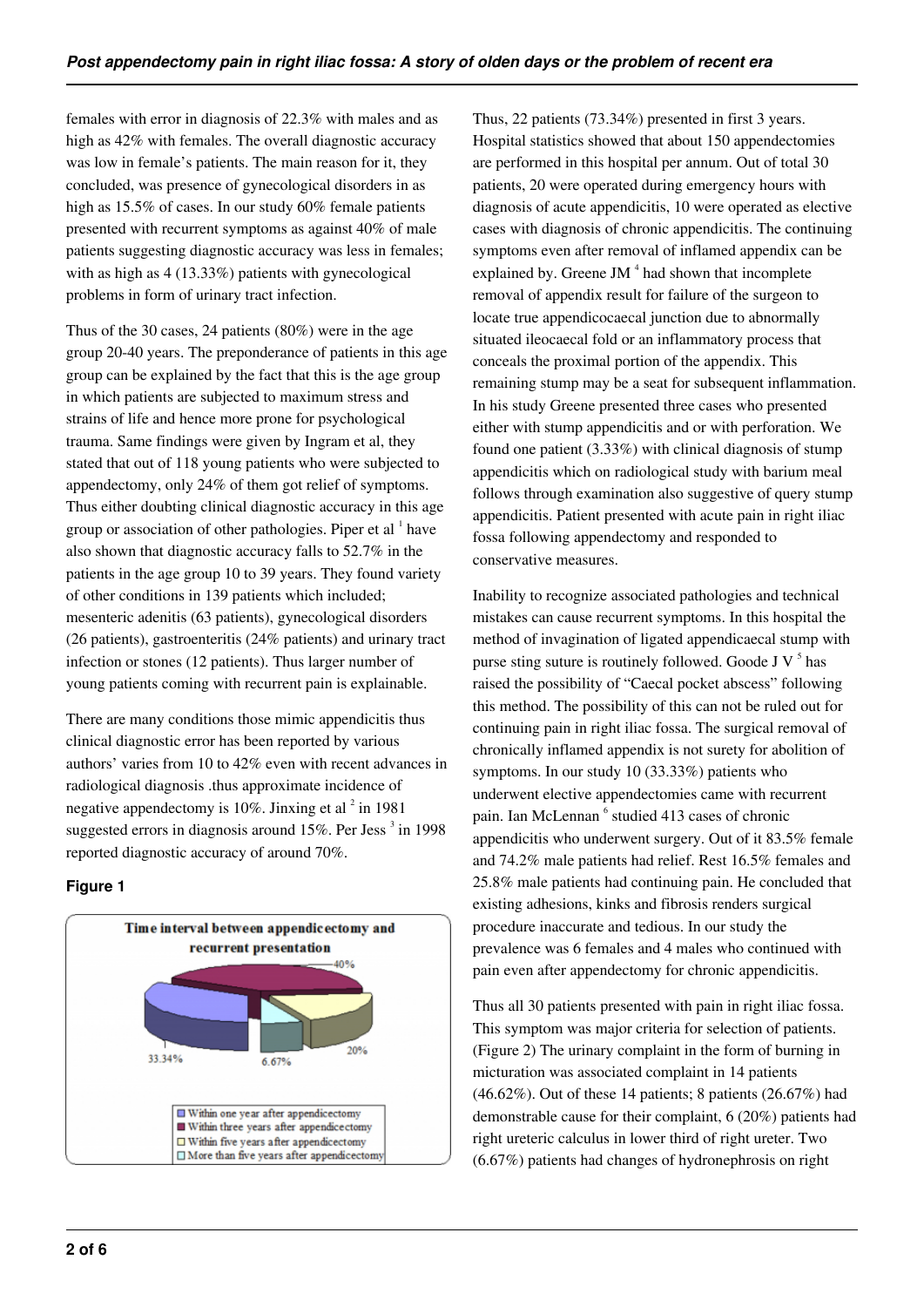side. This patient had appendicular abscess at initial attack. Retrograde pyelography did not show any stricture distally. American urologists have stressed the fact that minor degree of congenital narrowing of a ureter. Where it crosses pelvic brim, often exists. It generally causes pain in right iliac fossa and explains some cases of failure of appendectomies to relieve pain. Four (13.33%) patients had chronic urinary tract infection and responded to treatment. Piper et al <sup>1</sup> had shown that in their study cause for persistent right iliac fossa pain was urinary tract infection and stones in 12 out of 139 patients with 8.6% prevalence.

Three patients had associated vomiting. Out of these all three had urinary tract disease. Thus, patients of appendicitis may have associated urinary tract pathologies which should not overlooked. Associated urinary tract disease is cause or effect of appendicitis can not be stated firmly but possibility of either can not be ruled out. The recognization of associated lesion and its treatment can lead to abolishing of future agony. Two patients (6.67%) presented with pain in Right iliac fossa with mucoid stool. On stool examination stool for ova and cyst was found positive, both responded well to medical treatment. Jinxing Yu et al  $2$  in their study suggested radiological features to differentiate it from acute appendicitis. Two patients (6.67%) had bleeding per anus. On examination one had internal piles which responded to conservative treatment.

# **Figure 2**

Figure 2: Distribution of causes of right iliac fossa pain



One (3.33%) on barium study found to have inflammatory bowel disease as ulcerative colitis with loss of haustration pattern and treated on medical line of management. The long segmental wall thickening of the terminal ileum, the center of inflammation away from the appendix, and circumferential symmetric thickening of the caecum are the major features that differentiate Crohn's disease from appendicitis. Jain  $KA<sup>7</sup>$  suggested inflammatory bowel disease manifest as right iliac fossa pain keeping in mind as differential diagnosis.

Of 30 patients studied, 22 patients had right McBurnay's incision scar, 5 patients had right lower paramecia scar and one patient had infraumbilical midline scar. 2 underwent laparoscopic appendectomy. (Table 1)

## **Figure 3**

Table 1: Distribution of incision for appendectomy

| Sr.No.         | Incision                | No. Of Cases |
|----------------|-------------------------|--------------|
| 1              | Mc Burney's             | 22 (73.33%)  |
| $\overline{2}$ | Rt. Lower Para Median   | 5(16.67%)    |
| 3              | Infra Umbilical Midline | 1(3.33%)     |
| 4              | Laparoscopic            | 2<br>(6.67%) |

Six patients had rhagged right McBurney's scar. Out of these six patients two patients (6.67%) had associated incisional hernia at scar site, John Garlock<sup>8</sup> found incidence of incisional hernia in 6.4% of cases in study of 624 cases of appendectomies with right Mc Burney's incision. Another 2 patient (6.67%) with ragged right Mc Burney's scar had associated right indirect inguinal hernia. Gue S $<sup>9</sup>$  studied 51</sup> cases of indirect inguinal hernia with previous history of appendectomies. Out of these 41 cases had right inguinal hernia, 7 cases had left inguinal hernia and 3 had bilateral hernia. The incidence of right to left was being 6:1. Six patients had more than one scar on their abdomen. Two patients (6.67%) did not have organic cause for their pain, thus were subjected to psychological evaluation and were found to have "psychological pain disorder". Thus it is probably that the patients, who were subjected to multiple operations, are more prone for psychological trauma. Joan Gomez and Peter Dally<sup>10</sup> evaluated 96 patients complaining of persistent abdominal pain only 15 patients 15.6% had organic disorder. In the reminder, 81 patients (84%) psychological factors were considered primary cause for the pain. But in our study 6.67% patients found to have psychological pain in form of severe depression and anxiety disorder. Two (6.67%) patients had hypertrophied granulation tissue at scar site which was due to a piece of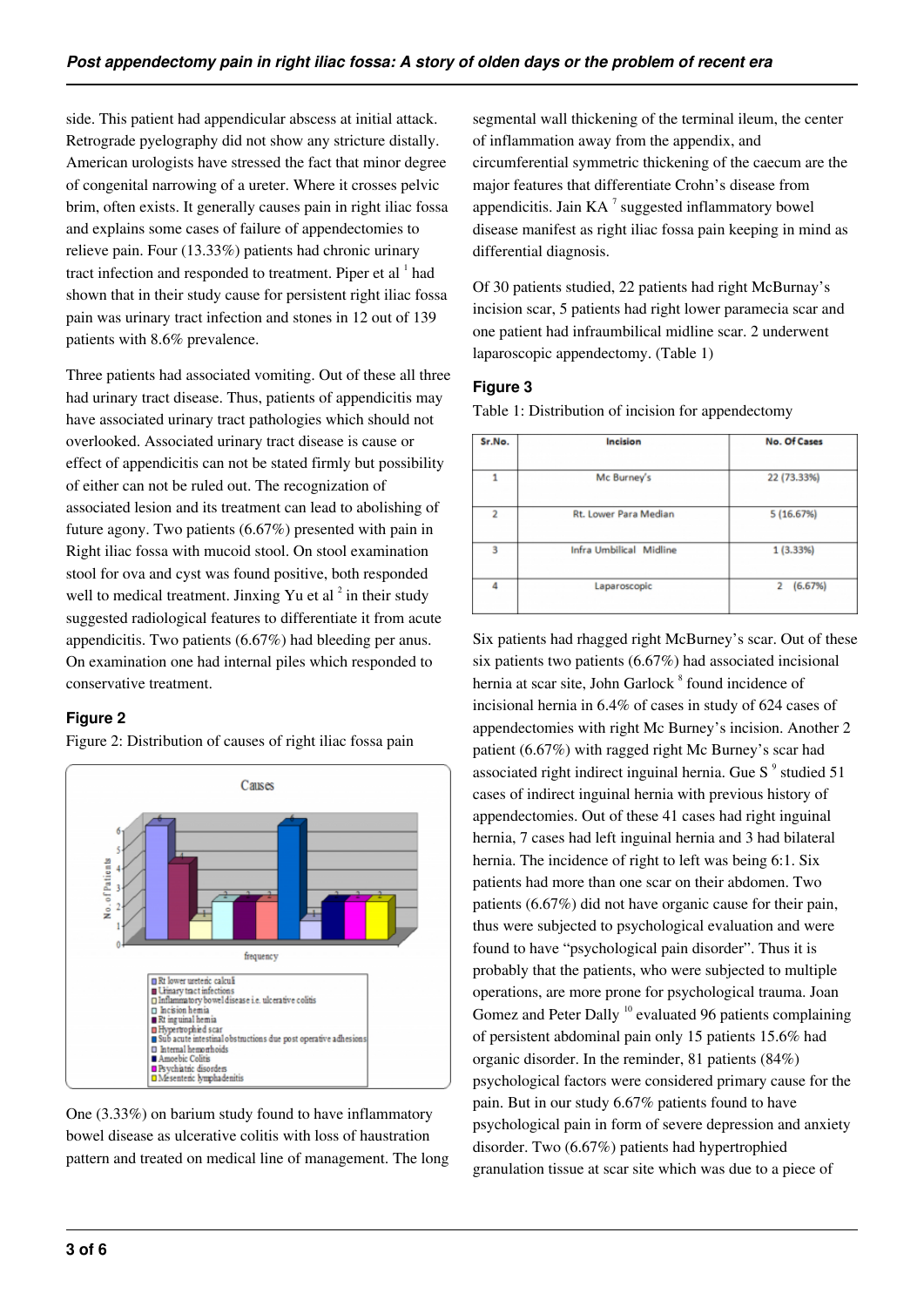thread in subcutaneous tissue. Duce  $AM<sup>11</sup>$  in his study suggested that cause of the first operation wound infection, seroma, the use of catgut to suture the aponeurosis, and interrupted suture to the aponeurotic layer can cause hypertrophied scar. In our study prevalence was 6.67%. Four patients underwent diagnostic laparoscopy for persistent pain in right iliac fossa. Intra operative findings were adhesions at the base of appendix and underwent adhesiolysis with electro cautery and got relieved of symptoms. In study Chard  $SA<sup>12</sup>$  suggested that post operative intestinal adhesions are the most common clinical entity causing recurrent pain after appendectomy or even after any pelvic surgery. Postoperative adhesiolysis may relieve the pain in most of cases. In our study four patients who got relived of pain after adhesiolysis (13.33%). Two patients (6.67%) with Sub Acute Intestinal Obstruction resolved well with conservative line of management with antibiotic. Two patients (6.67%) had mesenteric lymphadenitis diagnosed on ultra sound examination and found to have symptoms due to nonspecific lymphadenitis. Mesenteric adenitis represents a benign infection or inflammation of the lymph nodes within the mesentery that results in abdominal pain, often mimicking appendicitis clinically, Piper et al <sup>1</sup> found variety of other conditions in 139 patients which included, Mesenteric adenitis (63) that turned out to be 45.32% In our study we could manage these two patients with conservative line of management.

Laparoscopic appendectomy having better results than open as in our study only 2 patients presented with postoperative pain after appendectomy as compared to open (28) appendectomy. Greason K L $^{13}$  suggested that Laparoscopic removal of the appendix produces no added morbidity and associated with less post operative co morbidity. In our study we could find histopathologically all the patients were correctly diagnosed for pathology. (Table 2) But post appendectomy pain more commonly found in relation to acute appendicitis on histopath study. Cause may be procedure related in emergency surgery as well prolonged sepsis in acute condition. In our study acute appendicitis on histopathology was seen in 19 cases but chronic was found in 10 cases. One report was acute on chronic appendicitis. Samsi AB $<sup>14</sup>$  in the study of 100 consecutive cases of acute</sup> appendicitis with their histopathological findings found no correlation with histopathological diagnosis.

### **Figure 4**

Table 2: Histopathological Corelation

| <b>Histopathological Report</b> | <b>No. Of Cases</b> |
|---------------------------------|---------------------|
| <b>Acute Appendicitis</b>       | 19                  |
| <b>Chronic Appendicitis</b>     | 10                  |
| Acute on Chronic Appendicitis   |                     |
|                                 |                     |

In our study previous stump treatment was studied in which we get post operative pain more with stump transfixation with 12 cases, 16 cases with stump burial while 2 patients with endoloop application. (Figure 3)

#### **Figure 5**

Figure 3: Post-appendectomy stump treatment



Goode JV $<sup>5</sup>$  also found that stump treatment with stump</sup> invagination leads "caecal pocket abscess" formation which later on present as post operative pain. Thus suggesting transfixation of stump is following lesser complication rate in open appendectomy as comp aired to stump burial. While endoloop applications having even less complications in case of laparoscopic appendectomy.

In this study we could find out that even after appendectomy as a therapeutic measure for acute or chronic appendicitis some number of patients who repeatedly follow for persistent pain in right iliac fossa should not be neglected. We could find in our study various reasons for persistent pain in right iliac fossa those after thorough evaluation were associated with some significant pathology that required definitive management. We can take preventive measures to avoid further complications if patient is treated in time.

# **SUMMARY AND CONCLUSION**

No patient, who is coming with recurrent pain in right iliac fossa, should be overlooked. Many of them may have organic cause for their symptoms. The maximum stress and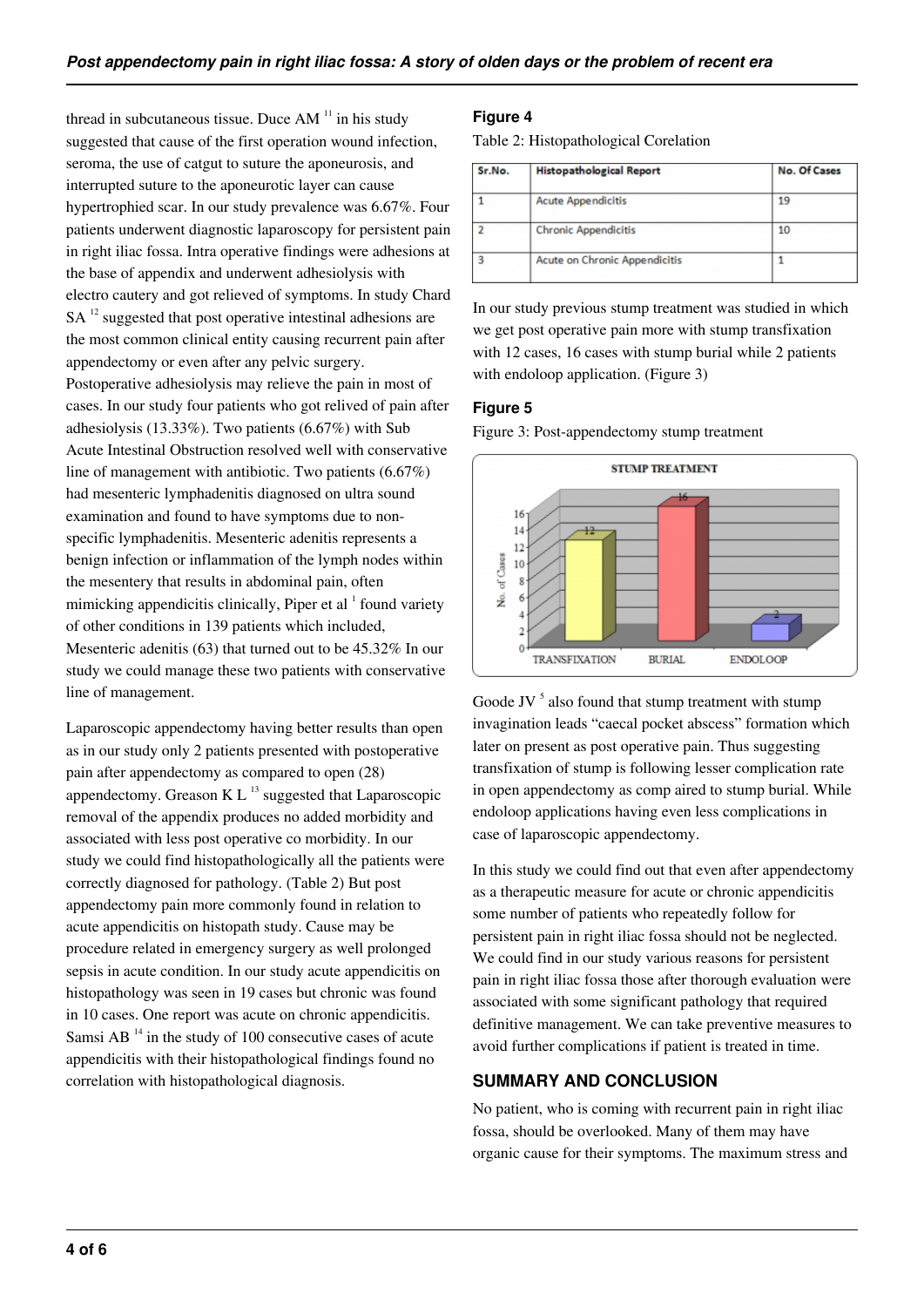strain of life in young age and female sex could be associated factor. Histopathologically confirmation is not surety for abolishing of symptoms. Urinary tract disease in the form of calculus nephropathy and or associated infection of urinary tract is major cause for symptoms. The patient who visits hospital after one laparotomy should not be subjected to further surgery unless indicated and fully evaluated. The patients with multiple scars on their abdomen are more prone for psychological trauma. Inflammation of remaining stump of appendix is not uncommon technical error during surgery can lead to longer stump which can be future cause for morbidity. Incisional hernia of scar site following right McBurney's incision is not uncommon. The prolong sepsis at wound site is main contributing factor for occurrence of hernia. The patient with recurrent pain in right iliac fossa following appendectomies should be subjected to psychological evaluating if no organic cause is found. Laparoscopic appendectomy having better out come than open appendectomy with less number of post operative complications. Stump treatment in case of open appendectomy is having better out come with transfixation than stump burial as "caecal pocket abscess "formation is the known complication of stump burial.

#### **References**

1. Piper R, Kager L. Acut appendicitis: A clinical study of 1018 cases of emergency appendecectomy. Acta Chir Scand 1982;148:51.

2. Jinxing Yu, Fulcher AS, Turner MA, Halverson RA, Fulcher AS, Turner MA, Halvorsen RA. Helical CT Evaluation of Acute Right Lower Quadrant Pain: Part I, Common Mimics of Appendicitis. AJR 2005;184:1136–1142 3. Jess Per. Acute appendicitis prospective trials concerning diagnostic accuracy and complications. Am J Surg 1981:141;232. 4. Green JM. Incomplete removal of appendix: its complications. Journal of Int Col Surg 1958;29:141. 5. Goode JV. Management of appendicecal stump. Annals Surgery 1943;13:956-963. 6. Mc Leanan, Watt JK. Justification for appendectomy in chronic appendicitis. Br Med Journal 1954;2:738. 7. Jain KA, Quam JP, Ablin DS, Gerscovich EO, Shelton DK. Imaging findings in patients with right lower quadrant pain: alternative diagnoses to appendicitis. J Comput Assist Tomogr 1997;21:693–698. 8. Garlock john et. al. Appendectomy wound repair and hernia. Annals Surgery 1992;89:282. 9. Gue S. Development of right inguinal hernia following appendectomy. Br Med Journ 1972;59:352. 10. Gomez AL, Peter KS. Psychological mediated abdominal pain in surgical and medical out patients clinic. Br Med Journ 1977;1:1451. 11. Duce AM, Lozano O, Villeta R. Acute appendicitis prospective trials concerning diagnostic accuracy and complications. Am Surg 2003;134:549-52. 12. Cuadra SA, Khalife ME, Char DJ, Wax MR, Halpern D. Laparoscopic lysis of adhesions for post appendectomy pain. Surg Endosc. 2002;16:21. 13. Greason KL, Rappold JF, Liberman MA. Incidental laparoscopic appendectomy for acute right lower quadrant abdominal pain. Its time has come. Surg Endosc 1998;12:223-5.

14. Samsi AB, Adarkar NV, KamatRS. A study of 100 consecutive cases of acute appendicitis with their histopathological findings. Ind J Surg 1969;3:574-579.